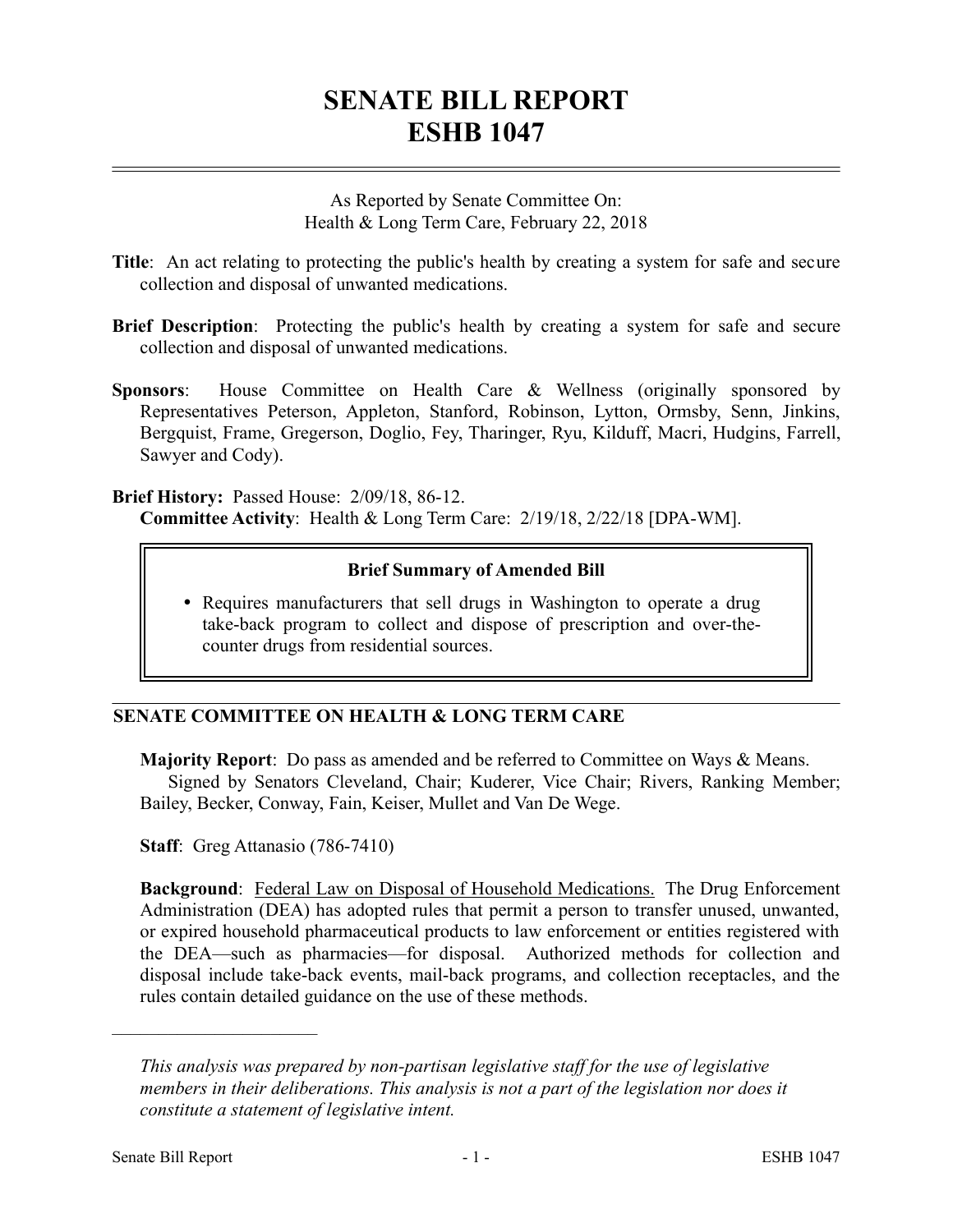Drug Take-Back Programs in Other Jurisdictions. Pharmaceutical product stewardship laws have been enacted in Massachusetts and Vermont, as well as several counties in Washington —King, Snohomish, Kitsap, and Pierce Counties—and California. These programs generally require drug manufacturers to fund a system for the collection and disposal of unwanted medications.

Disposal of Pharmaceuticals from Household Sources. Although it is not required, the Environmental Protection Agency recommends that household pharmaceuticals collected through a take-back program be disposed of at a permitted hazardous waste combustor, or when that is not feasible, a large or small municipal waste combustor.

**Summary of Amended Bill:** Drug Take-Back Program Participation. Drug manufacturers that sell drugs in Washington must establish a drug take-back program to collect covered drugs, which include prescription drugs, non-prescription drugs, veterinary drugs, and drugs in medical devices, from state residents. Manufacturers may establish a program independently, jointly with other manufacturers, or through drug take-back organization designated by a manufacturer to develop and implement a program on behalf of the manufacturer.

Program Approval. Program operators, including manufacturers, a group of manufacturers, and drug take-back organizations, must submit a proposal for a drug take-back program to the Department of Health (DOH) by July 1, 2019. The program must, among other requirements, provide for a collection system, a handling and disposal system, ensure security of patient information on drug packaging, provide for the promotion of the program, and demonstrate adequate funding.

DOH must approve or reject the proposal within 120 days of receipt, and if rejected, the program operator must submit a revised proposal within 90 days. After approval, the program operator must initiate operation within 180 days. DOH must make all submitted proposals available to the public and provide an opportunity for written comment.

Collection System. At least 120 days before submitting a proposal to DOH, operators must notify potential authorized collectors of the opportunity to participate in the program and conduct good faith negotiations with any collector interested in participating. An authorized collector is a person or entity registered with the DEA that qualifies to modify its registration to collect controlled substances for purposes of destruction; a law enforcement agency; or an entity authorized by DOH to provide an alternative collection mechanism. An operator must accept as an authorized collector any pharmacy, hospital or clinic with an on-site pharmacy, or law enforcement agency that is otherwise qualified and offers to participate without compensation.

Collection sites must accept all covered drugs during the hours the collector is normally open for business and a program must provide a minimum of one collection site per population center, plus one site for every 50,000 residents of the city or town within the population center. A population center is a city or town and the unincorporated area within a ten-mile radius from the center of the city or town. Program operators must also either establish mail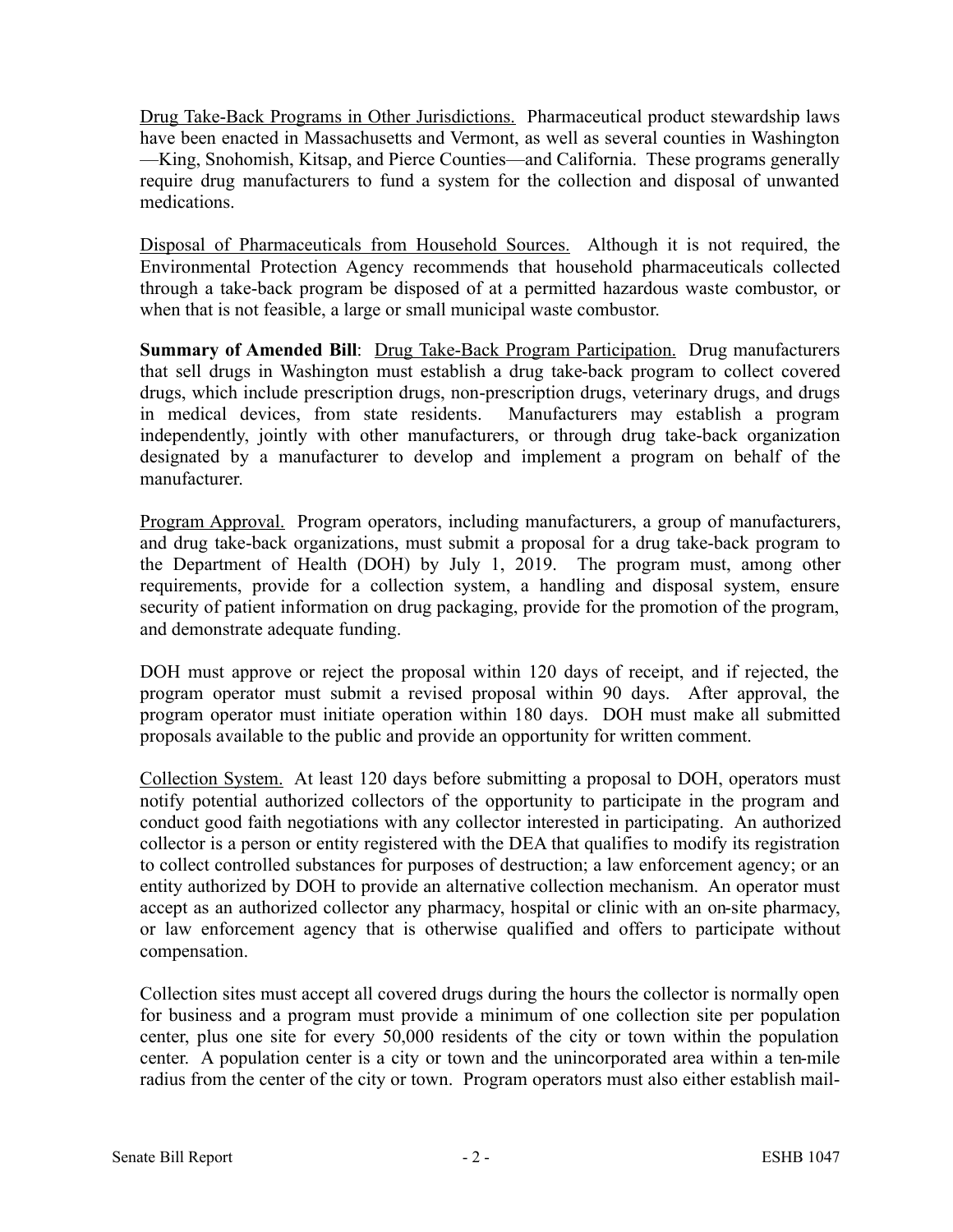back distribution locations or hold collection events at least twice a year to supplement service to underserved areas.

Program Promotion. A drug take-back program must provide a system of promotion, education, and public outreach that discourages residents from disposing covered drugs in sewers, septic systems, or through solid waste collection; promotes the use of collection sites; establishes a toll-free number and website; disseminates educational and outreach materials; and provides consistent and recognizable collection receptacles.

Disposal and Handling of Covered Drugs. Collected drugs must be disposed of at a permitted hazardous waste disposal facility. DOH, in consultation with the Department of Ecology, may grant approval to dispose of covered drugs at a permitted large municipal waste combustor facility if use of a hazardous waste disposal facility is unfeasible. A program operator may also petition DOH for approval to use an alternative disposal technology or process.

Program Funding. A manufacturer or group of manufacturers jointly operating a take-back program must pay all operational and administrative costs associated with the operation of the program and manufacturers may not charge a point-of-sale or point-of-collection fee.

By July 1, 2019, DOH must determine its costs for administration, oversight, and enforcement and set fees to be imposed upon program operators at a level to recover those costs.

Reporting Requirements. By July 1 after the first full year of implementation, and each July 1 thereafter, a program operator must submit a report to DOH providing details about the drug take-back program.

DOH must submit an update to the Legislature, within 30 days of approving the first program. DOH must submit a report to the Legislature describing the status of approved programs and the impact they are having on specified outcomes, by November 15 after the first full year of operation and biennially thereafter.

Enforcement. DOH may audit or inspect the activities and records of a drug take-back program to determine compliance. If DOH determines a drug manufacturer or program operator is in violation of the act and does not come into compliance within 60 days of notice, DOH may order the entities to engage in or refrain from engaging in certain activities pertaining to drug take-back programs, and assess a fine of up to \$2,000 per day, but it may not prohibit a covered manufacturer from selling a drug in the state.

Local Laws. A county may enforce a grandfathered ordinance for 12 months after a DOH approved program begins operating, and a manufacturer in compliance with a grandfathered ordinance is in compliance with the state law for purposes of that county. At the end of the 12-month period, this act preempts all current and future local laws in the state.

Termination and Repeal. The authorization for drug take-back programs created in this act is terminated January 1, 2029, and the statutes regulating drug take-back programs are repealed on January 1, 2030.